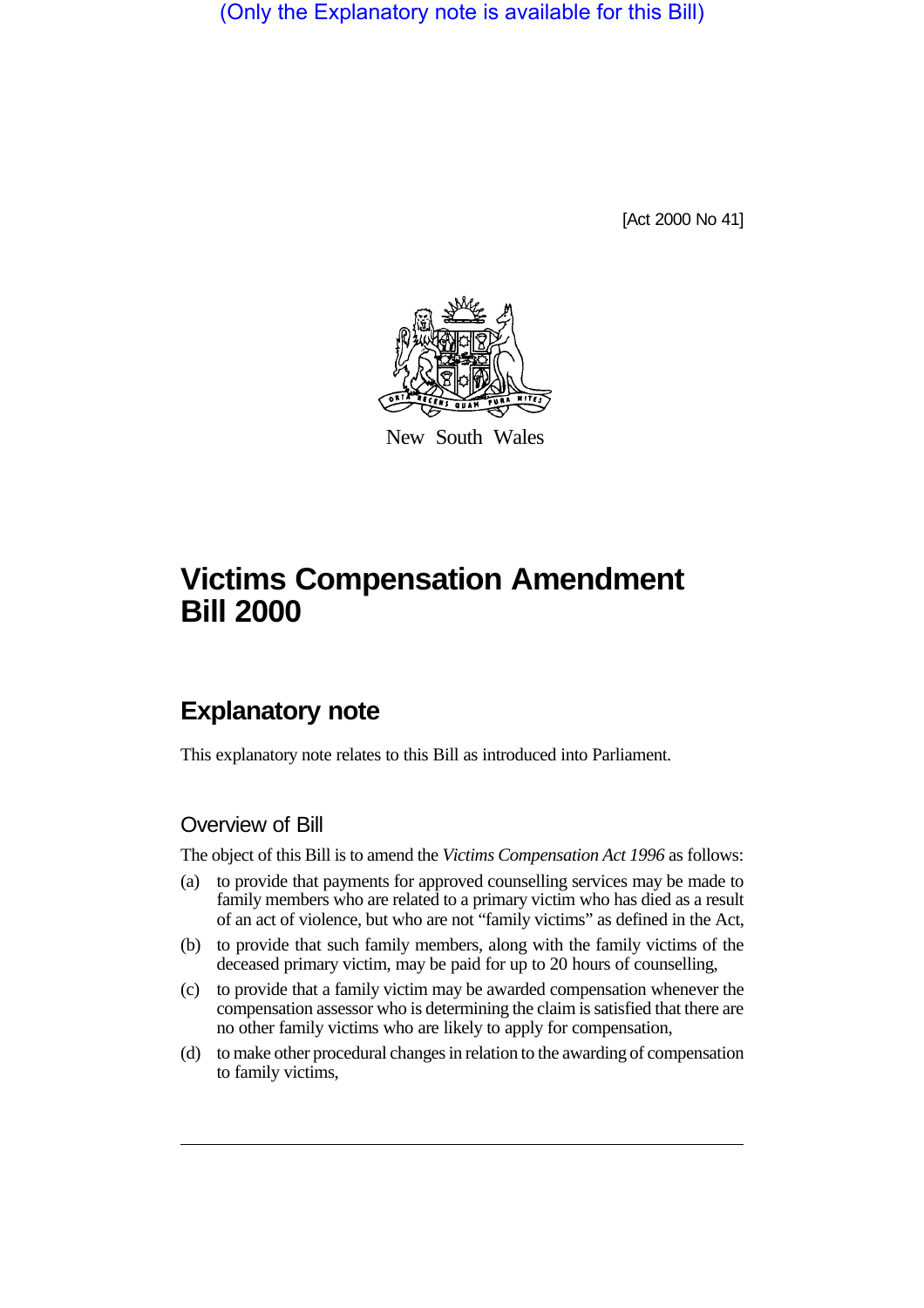Explanatory note

- (e) to provide that a person who has incurred reasonable expenses relating to the funeral of a primary victim, but who is not a family victim eligible for compensation, may have those expenses reimbursed from the amount of compensation payable to the family victims of the primary victim,
- (f) to require a compensation assessor, when determining whether or not to make an award of compensation and in determining the amount of compensation to award, to have regard to whether the victim has failed to take reasonable steps to mitigate the extent of the injury concerned,
- (g) to make it clear that the Victims Compensation Tribunal or a compensation assessor is not, when determining an application for compensation for psychological or psychiatric disorder, required to have regard to any report or assessment other than the written assessment of the applicant's condition that is required to accompany the application,
- (h) to provide that compensation for chronic psychological or psychiatric disorder that is moderately disabling will be available only to victims of armed robbery, abduction or kidnapping,
- (i) to make other minor or consequential amendments (including changing the name of the Act), as well as savings and transitional provisions as a consequence of the proposed Act.

## Outline of provisions

**Clause 1** sets out the name (also called the short title) of the proposed Act.

**Clause 2** provides for the commencement of the proposed Act on a day or days to be appointed by proclamation, except as provided by the proposed section.

**Clause 3** is a formal provision giving effect to the amendments to the *Victims Compensation Act 1996* set out in Schedule 1.

# **Schedule 1 Amendments**

#### **Approved counselling scheme**

Section 21 of the Act currently makes provision for the payment of approved counselling services to victims as a consequence of an act of violence.

**Schedule 1 [7]** replaces section 21 with a new section that makes it clear that payments for approved counselling services may only be made with the approval of a compensation assessor. The new section also provides that payments for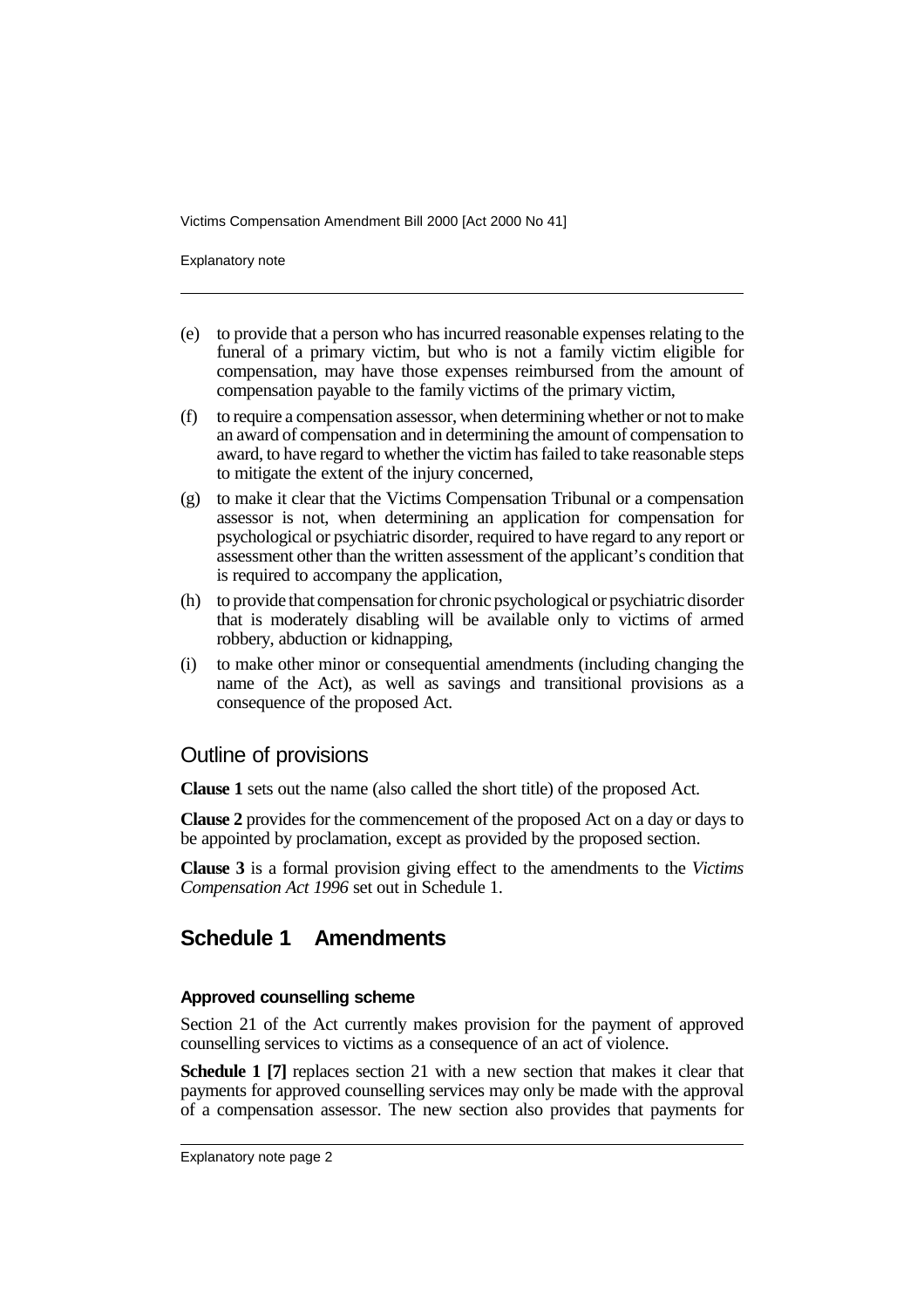Explanatory note

approved counselling services may be made not only to "family victims" (ie the members of the immediate family of a primary victim who has died as a result of an act of violence) but also to other relatives of the primary victim who are not family victims. Such relatives, along with the family victims of the primary victim, may be paid for up to 20 hours of counselling and for such further periods as may be requested.

**Schedule 1 [19]** makes a consequential amendment.

#### **Compensation for family victims**

Section 16 of the Act currently provides for the total amount of compensation in respect of which all of the family victims of a primary victim who has died as a result of an act of violence are eligible. If there are 2 or more family victims, those who were not "dependent family members" at the time of the act of violence are not eligible for any share of that total amount if there are also dependent family members at that time.

**Schedule 1 [6]** broadens the test for determining whether a family victim is a dependent family member by removing the requirement that the person had to be wholly or mainly dependent on the primary victim's income.

**Schedule 1 [9]** enables compensation to be awarded to a family victim whenever the compensation assessor is satisfied that there is no other family victim who is likely to make an application for compensation. The assessor may assume this is the case if 3 months has elapsed since the original application was made and no other family victim has come forward. **Schedule 1 [8]** is a consequential amendment that removes a provision which prevents the awarding of compensation to any family victim within 3 months after the application was made.

**Schedule 1 [11]** provides that section 30 (3) of the Act, which requires a compensation assessor to have regard to amounts such as those payable by way of damages, workers compensation or insurance when determining the amount of statutory compensation to award to a person, will not apply in relation to an application for statutory compensation by a family victim and to the primary victim through whom the claim is made. The effect of the amendment is that the entitlement of a family victim to an award of compensation will not be affected by an amount referred to in section 30 (3).

#### **Payment of funeral expenses**

Section 33 of the Act currently provides for the payment of an interim award of compensation to a family victim where payment is due for the funeral expenses of the primary victim concerned.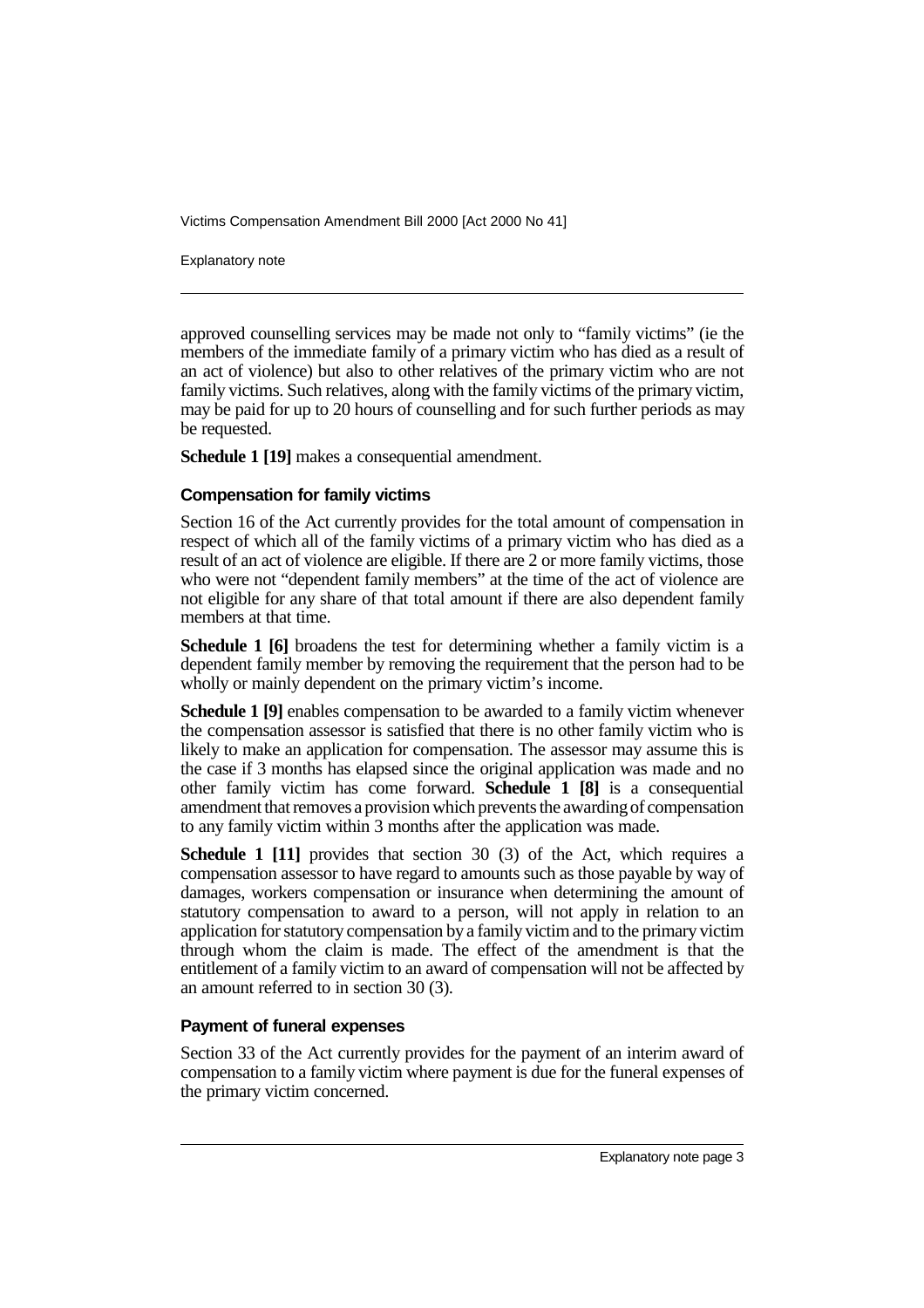Explanatory note

**Schedule 1 [12]** provides that a person who has incurred expenses in relation to the funeral of a primary victim, but who is not eligible for compensation as a family victim, may apply for reimbursement of the expenses incurred by the person. If the payment is approved, the amount that may be paid to the person is to be taken out of the amount of statutory compensation for which the family victims are eligible.

#### **Compensation for psychological or psychiatric disorder**

At present, an application relating to compensation for psychological or psychiatric disorder must be accompanied by a written assessment of the applicant's condition prepared by a qualified person chosen from a list of persons designated by the Director, Victims Services.

**Schedule 1 [21]** provides that in determining such an application, the Victims Compensation Tribunal or the compensation assessor concerned is not required to have regard to any report or assessment other than the assessment that accompanies the application.

**Schedule 1 [22]** provides that compensation for the injury of chronic psychological or psychiatric disorder that is moderately disabling will be available only to victims of an act of violence comprising armed robbery, abduction or kidnapping. Compensation for the injury of chronic psychological or psychiatric disorder that is severely disabling is not affected by the amendment.

#### **Miscellaneous amendments**

**Schedule 1 [1]**–**[5]**, **[15]**, **[16]**, **[20]**, **[25]** and **[27]** change the long title, name and objects of the Act, the headings to Parts 2 and 3 of the Act, and the description of the rules made under the Act, in order to fully recognise the provision of approved counselling services in the scheme of the Act.

**Schedule 1 [10]** provides that a compensation assessor will be required, in determining whether or not to make an award of compensation and in determining the amount of compensation to award, to have regard to whether the victim has failed to take reasonable steps to mitigate the extent of the injury in respect of which the victim is claiming compensation.

**Schedule 1 [13]** restates in the Act certain conditions relating to the awarding of compensation that are currently contained in the rules under the Act. The conditions relate to the requirements to notify the Director, Victims Services of certain matters, to repay compensation in certain cases (eg where the amount awarded was obtained by fraud or collusion) and to co-operate with persons engaged in the official investigation of the act of violence that gave rise to the